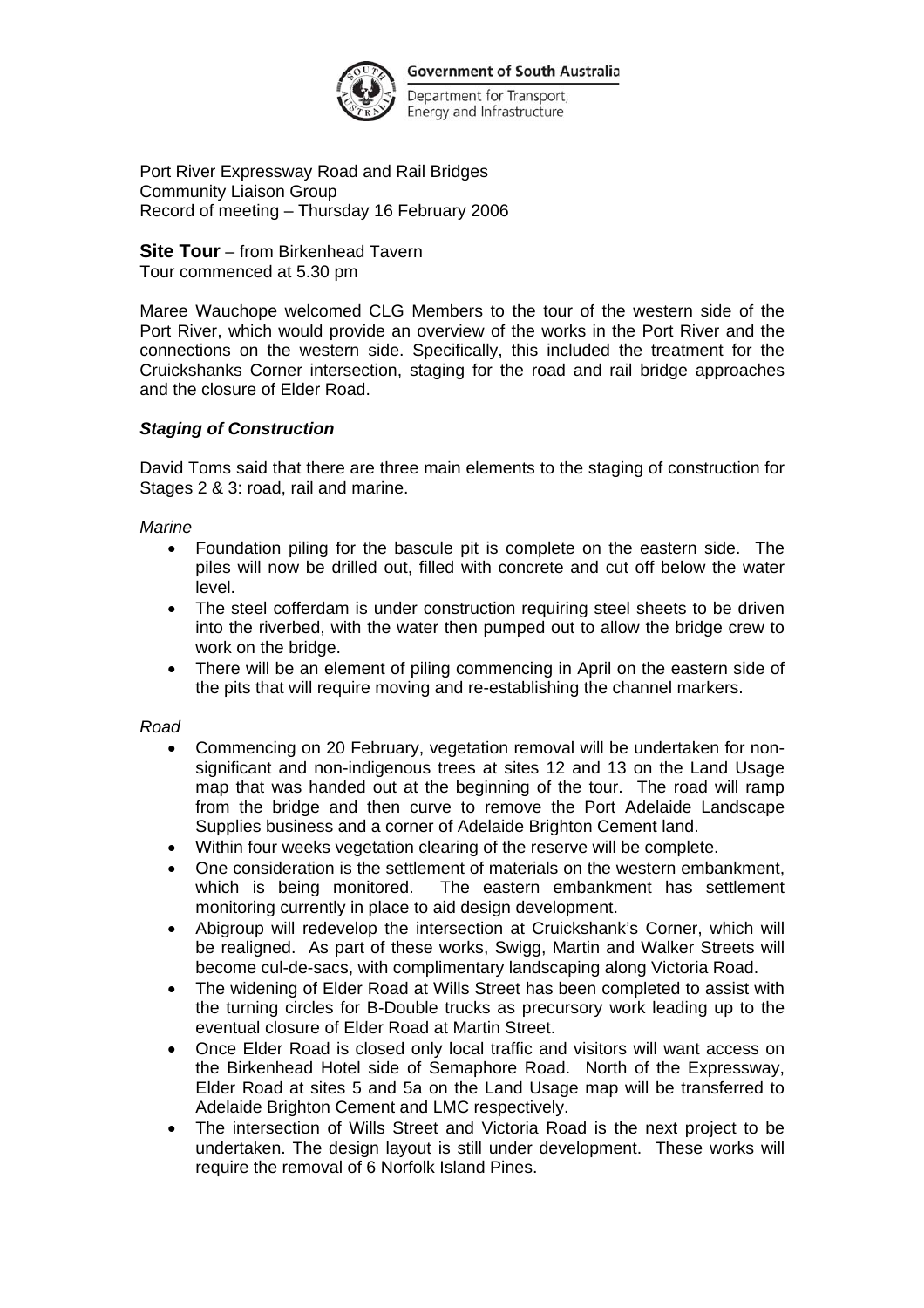

Department for Transport, Energy and Infrastructure

## *Rail*

- By 1 March 2006, Abigroup will gain control of the section between points 13 and 14 on the Land Usage Map. This will then allow construction of the rail re-alignment from the bridge staging site to point 4 on the Project Overview map.
- Once the rail is redirected, existing rail from Elder Road, to Cruickshanks Corner, over Nelson Street to Semaphore Road will be removed.

# *Land Use*

David Bartlett and Steve Woodrow outlined the current and future land use for the western bank as per the Land Use map.

- Site 11 is owned by LMC with the exception of the Birkenhead Hotel and 2 residences.
- Site 13 will be transferred to LMC and will incorporate 5a. This will include a service access road and could possibly become public use land.
- Site 14 is currently leased to Adelaide Brighton Cement by LMC. The site is being used as a stockpile.
- Site 5 will become a closed road and is to be transferred to Adelaide Brighton Cement. Site 5 incorporates a shared pedestrian/cycle path that runs under the bridge and connects into the intersection at Victoria Road and Nelson Street.
- Site 12 is owned by Adelaide Brighton Cement

## *Landscaping*

David Bartlett referred to the Land Usage map that represents a conceptual landscape design incorporating trees, screening plants, grasses and the detention basin.

David Bartlett outlined that part of an agreement with the EPA is that water from the western project site is not to be discharged directly into the Port River. A detention basin will be incorporated into a wetlands area that captures stormwater and incorporates bioremediation.

David Toms said that Abigroup is in discussion with Adelaide Brighton Cement to incorporate the PRExy detention basin with the Adelaide Brighton Cement detention basin to create a second wetland.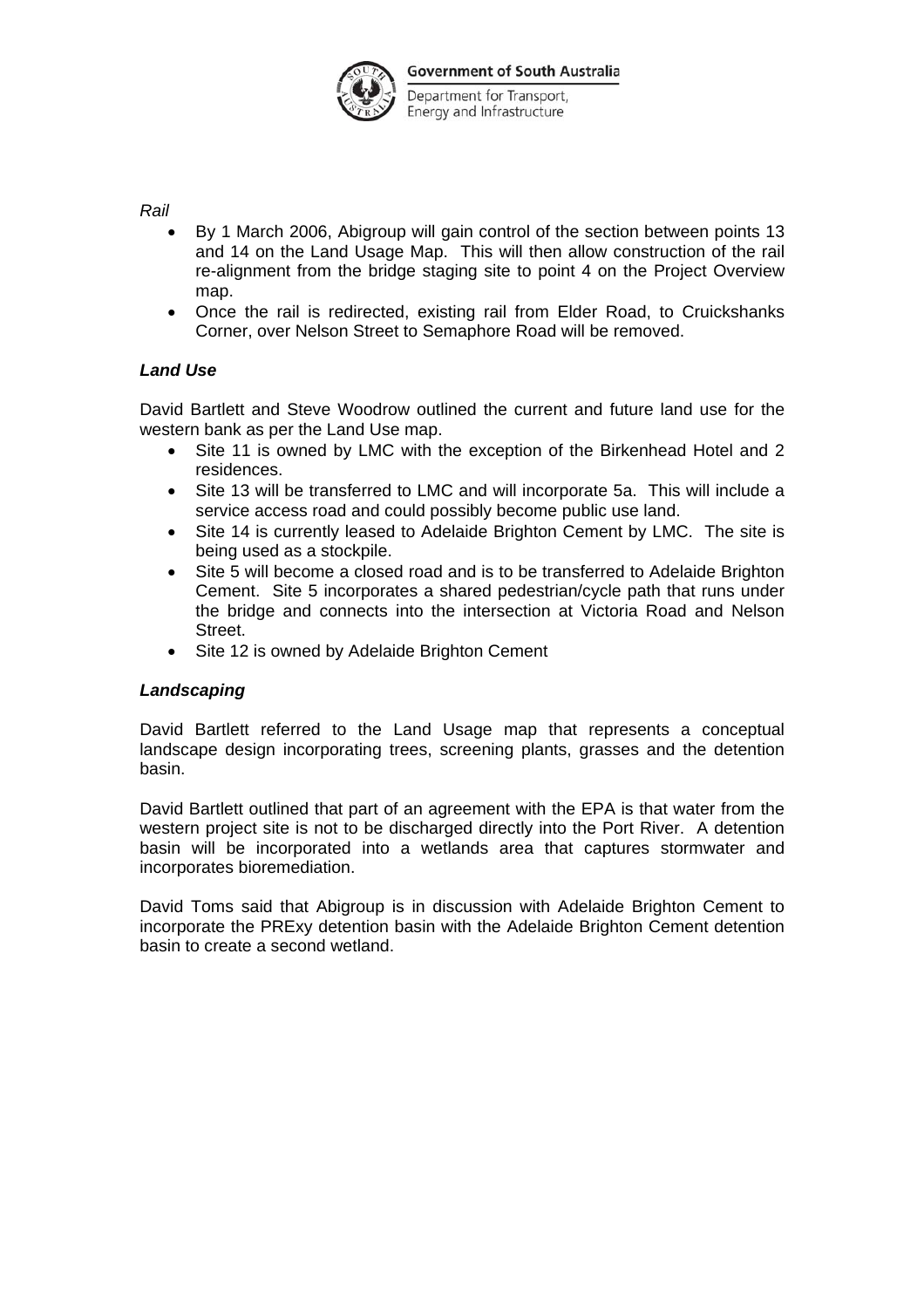

Department for Transport, Energy and Infrastructure

**CLG Meeting** - Port Adelaide Sailing Club Meeting opened at 6:30 pm

6.1 Welcome and apologies

Attendees:

Maree Wauchope – DTEI Iain Steenson - Port Adelaide Residents Environment Protection Group Tony Kearney - Port Adelaide Resident David Hemmings - Port Adelaide Bicycle Users Group Cath Duncan – Port Adelaide Enfield Chamber of Commerce Ian Kuhl – SA Tall Ships Inc (Falie and One and All) Amie Horner - DTEI Steve Woodrow – DTEI David Bartlett - DTEI Peter Gold – DTEI David Toms – Abigroup Contractors Pty Ltd Bernie Auricht – Abigroup Contractors Pty Ltd

Apologies: Fij Miller (Chair) - Department for Transport, Energy and Infrastructure (DTEI) Lyn Hay - Todd Street Business Chambers Allan Rice - Port Adelaide Sailing Club Kristine Peters - Todd Street Business Chambers John Fitzpatrick

- 6.2 Minutes of previous meeting Maree Wauchope.
	- 6.2.1 The group passed the record of the previous meeting held on 15 December 2005 as true and correct.
- 6.3 Business Arising

Update of actions:

6.3.1 DTEI to report to the group re: air quality/carbon emissions on western side of project site.

David Bartlett tabled a report on 'Air Quality/Carbon Emissions Information'. David Bartlett outlined that projected comparisons of air quality at 'year 2020 without the expressway' and 'year 2020 with the expressway' show that whilst particulate emissions increase from 0.2 to 0.3 with the project at Semaphore Road (see Table 8.1), carbon dioxide and nitrogen oxide decrease by 9.4 and 0.1 respectively.

 David Bartlett will arrange for a copy of the Environmental Report to be provided to the CLG.

 David Hemmings enquired why particulate emissions would increase if nitrogen oxide and carbon dioxide emissions were to decrease? DTEI to respond via email.

6.3.2 Abigroup and DTEI to report to Councillor John Croci at a later stage re: traffic management issues associated with opening of Bedford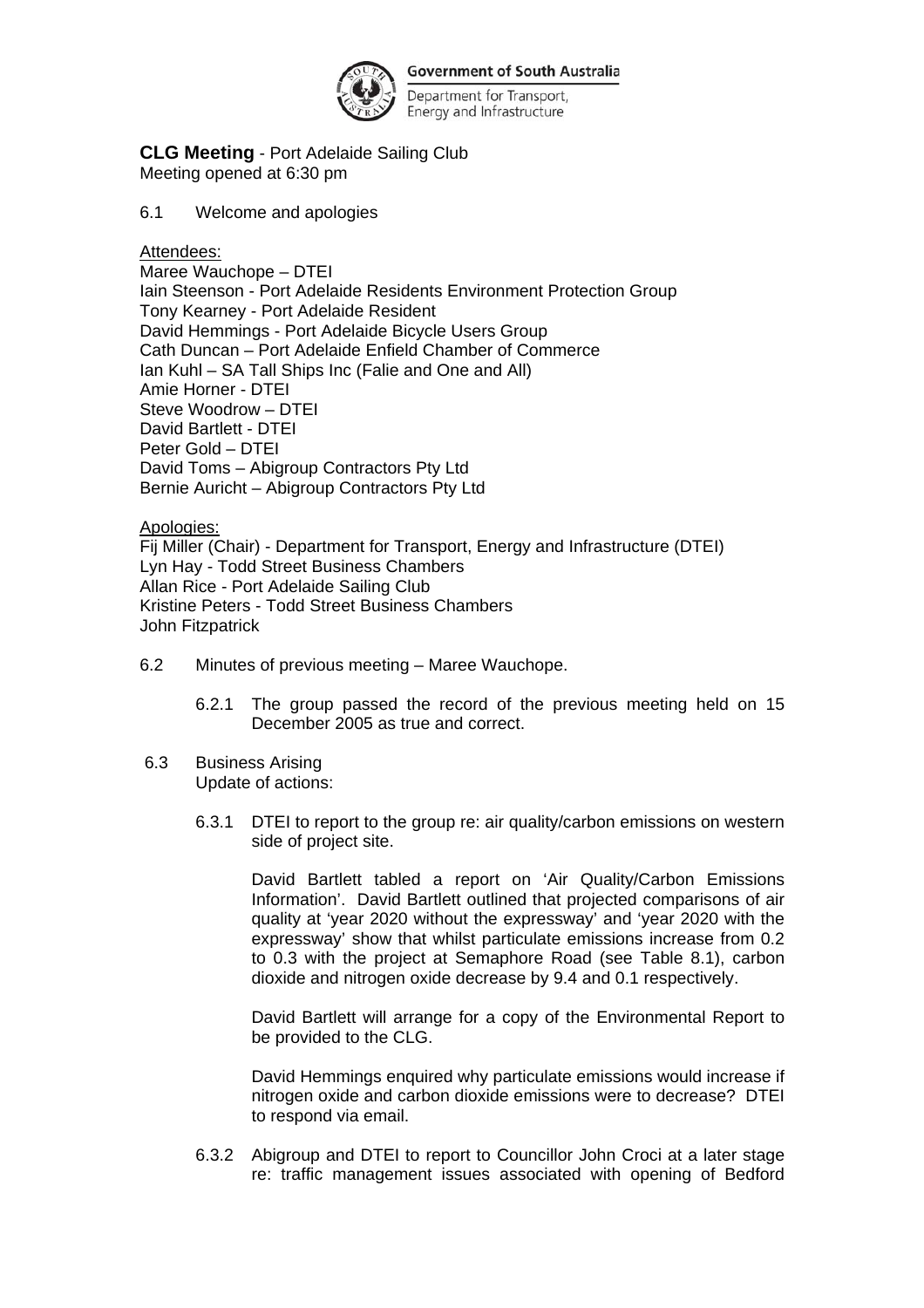

Department for Transport, Energy and Infrastructure

Street and the new Eastern Bypass. CLG directed that this would be an ongoing agenda item.

- 6.3.3 Copy of community complaint regarding the speed limit and the buildup of traffic on St Vincent Street was received by DTEI.
- 6.3.4 6.3.4 A Council representative and DTEI representatives met with Mr Hiscock in relation to St Vincent St traffic management issues.
- 6.4 Contractor's Update David Toms
	- 6.4.1 Design update

 Abigroup is currently working through a complex design process. 85% design completion will remain in place for the next month.

- 6.4.2 Construction update
	- Work continues on the piling at the eastern bank of the project site; and will continue for a further 6 months.
	- Landscaping consultants are now in consultation with Abigroup and DTEI.
	- Work has started at Elder and Wills Streets and within the next month green zone work and clearing will proceed.
	- The embankment for the expressway is in place.
	- Construction of the Eastern Bypass will be complete in one month.
	- Rail removal has begun as part of the Grand Trunkway Extension.
	- Local company Samaras has won the contract to supply steel to Abigroup.
	- Abigroup continues to seek local sub-contractors and suppliers where possible.
	- Approximately \$25 million has been injected into local industry, with only 50% of works completed.
- 6.4.3 Dolphins

A research grant has been awarded to a PhD student to monitor the dolphins with respect to the PRExy construction. Hydrophonic testing is being undertaken to monitor:

- noise levels during piling
- background noise levels
- comparative noise levels when the bubble curtain is on and off.

The dolphins are curious. Most mornings dolphins enter the piling site and then move to Outer Harbor when piling commences.

### 6.5 Community Involvement Update

#### 6.5.1 Website Update

Amie Horner reported that the website is now live and that there will be a permanent hot link on the DTEI home page.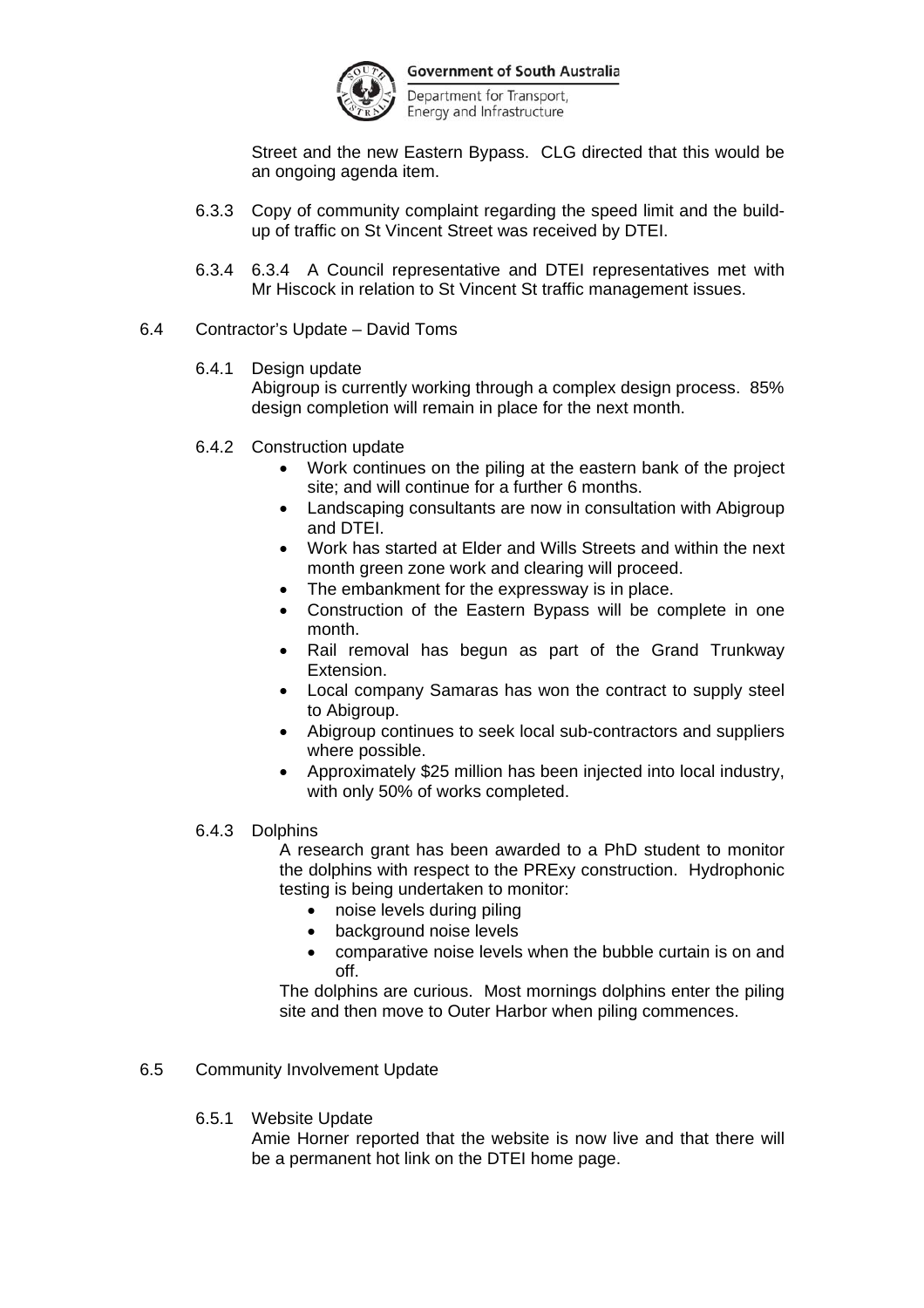

Department for Transport, Energy and Infrastructure

6.5.2 Distribution of information

A mail-out to the distribution zone as per the PRExy contract occurred between 6-8 February. The mail-out comprised the December Community Update, a notice to resident regarding 'Local road works at the intersection of Victoria Road and Wills Street', and the Port River Expressway project brochure. To date, response has been slow with 6 enquiries regarding the works and removal of trees and 2 complaints regarding the removal of trees. These complaints and enquiries have been documented, finalised and forwarded to DTEI for their records.

6.6 Community representative reports

CLG members were given the opportunity to share information and highlight issues on behalf of local organisations and the community regarding the project.

6.6.1 Promotional opportunities:

 Ian Kuhl – the Royal South Australian Yacht Squadron 'Commercial Boat Show' will be held soon. The PRExy display may be used at this event. The contact for this event is David Harries. In May a Museums Day will be held at the Port. John Ford is the contact for this event, with DTEI to contact if the displays are free to be used.

David Hemmings – an 'Adelaide Fringe' event will be held on March 5 on Queens Wharf (this is also a market day). The PRExy display could be used there.

Tony Kearney – another tall ship will be docking at Port Adelaide for a week, this could be a promotional opportunity.

Maree Wauchope – representation in the next edition of the Port Adelaide Enfield Council magazine, "Pen to Paper".

Tony Kearney – requested a diagram representing a cross section of the bridge, especially below the water level, to assist CLG members in conveying information about construction. DTEI to forward this information onto Tony.

### 6.7 Other Business:

 6.7.1 Project Signage – Maree Wauchope and Amie Horner are currently working with graphic designers to produce the signs. It is proposed that 5 signs will be produced for various locations around Port Adelaide and the project boundary.

Media Release – Maree Wauchope said that DTEI will be distributing a media release that will convey the progress of Stages 2 & 3 of the Port River Expressway project, the LeFevre Peninsula Transport Corridor Project and the progress of developments at Outer Harbor.